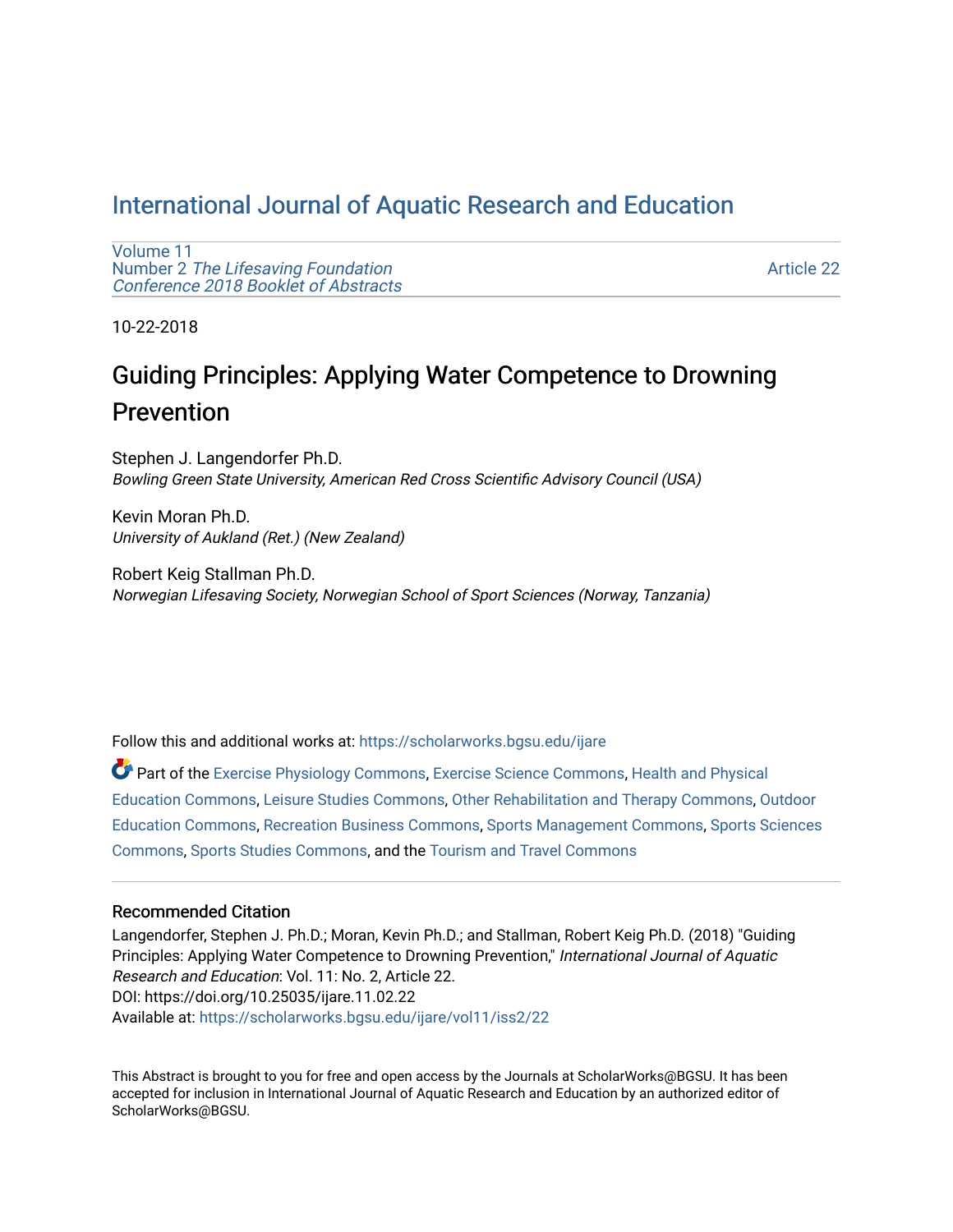## Guiding Principles: Applying Water Competence to Drowning Prevention Kevin Moran, Robert K. Stallman, Stephen J. Langendorfer (*presenter*) slangen@bgsu.edu

We conceive of the steadily-evolving concept of water competence as broadly inclusive (Langendorfer & Bruya, 1995), albeit for purposes of this presentation and conference we limit our discussion to drowning prevention contexts. Moran (2013) defined water competence in a drowning prevention context as "the sum of all personal aquatic movements that help prevent drowning as well as the associated water safety knowledge, attitudes, values, judgment and behaviors that facilitate safety in, on and around the water." We have argued previously that the concept of water competence must take on a more comprehensive role in water safety education, especially related to drowning prevention, in our efforts to describe and identify important learning outcomes, essential tasks to be learned, and appropriate teaching-learning strategies.

| Water competencies |                                                                                                                    |    |                                                                                         |
|--------------------|--------------------------------------------------------------------------------------------------------------------|----|-----------------------------------------------------------------------------------------|
| 1                  | Safe entry<br>a) Entry into water<br>b) Surface and level off                                                      | 9  | Clothed water competencies                                                              |
| $\overline{2}$     | Breath control<br>Integrated and effective breathing                                                               | 10 | Open water competencies                                                                 |
| 3                  | Stationary surface competencies<br>a) Float front and back<br>b) Tread water                                       | 11 | Knowledge of local hazards                                                              |
| 4                  | Water orientation competencies<br>a) Roll from front to back, back to front  12<br>b) Turn, L & R, on front & back |    | Coping with risk<br>Recognize and avoid risk<br>a)<br>Judgment of risk and action<br>b) |
| 5                  | Swimming competencies<br>a) Swim on the front<br>b) Swim on the back                                               | 13 | Assess personal competency                                                              |
| 6                  | Underwater competencies<br>a) Surface dive<br>b) Swim underwater                                                   | 14 | Recognize/assist<br>drowning<br>a<br>person                                             |
| 7                  | Safe exit                                                                                                          | 15 | Water safety attitudes & values                                                         |
| 8                  | Use of personal flotation devices (PFDs)                                                                           |    |                                                                                         |

Table 1. Water competencies applied to drowning prevention (Stallman *et al*., 2017)

In this presentation, we propose that water competence represents a holistic and dynamic approach to integrate psychomotor tasks, cognitive knowledge, and affective attitudes that has been inadequately addressed. To do so, we draw upon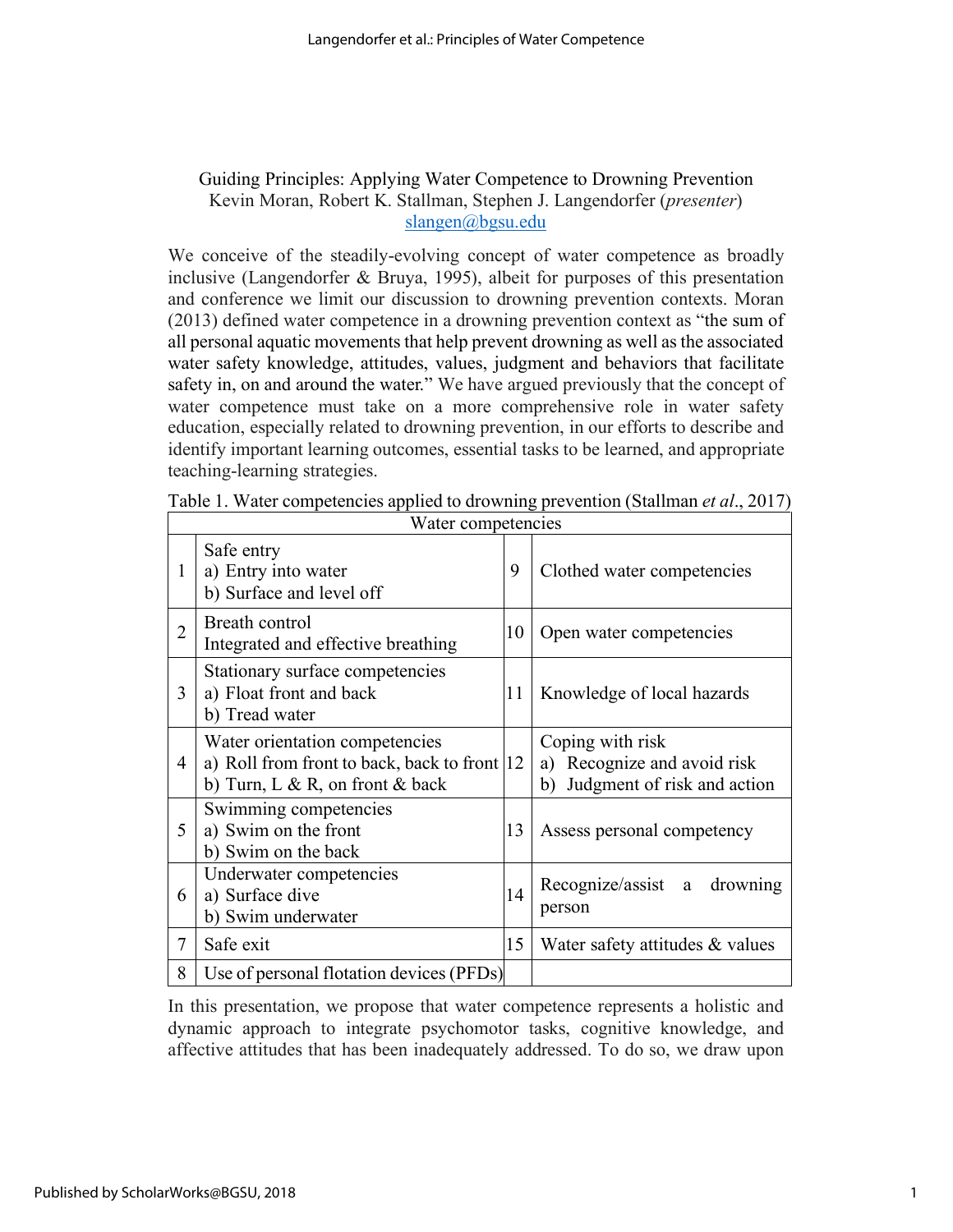Newell's (1986) dynamic constraints model that views water competence as a system integrating personal characteristics, task demands, and environment contexts. Using the constraints model, we identify and discuss examples of the 15 unique, but overlapping water competencies that represent the critical aquatic psychomotor tasks, cognitive knowledge, and affective attitudes related and applied to drowning prevention.

One unique aspect of the current attempt to identify "what should be learned and taught" from a drowning prevention perspective is the application of a large body of contemporary research evidence showing the protective value of each of the essential elements and related tasks of water competence.

The nature of the concept of water competence is such that we offer here several guiding principles which can aid participants in interpreting, improving, implementing, and disseminating the concept more broadly with practical examples for aquatic practitioners. This work draws upon Roberton's (1993) conceptualization of *developmentally appropriate practices* (DAP) and its three essential pedagogical skills (i.e., developmental assessment, teaching individuals, not groups, and making tasks easier or harder). For example, we provide several examples of how proficiency may change when personal characteristics (e.g., age, fitness, and cognitive levels), water competence tasks (e.g., floating, swimming), and different aquatic environments (e.g., heated, in-ground swimming pool, open water, moving water, surf) interact. These interactions suggest the importance of employing a contextual basis for teaching pedagogies, especially exploration, guided discovery, and task setting, to facilitate the acquisition of competencies to match the capabilities of each learner. We also explain how individuals' water competence may change systematically due to 1) personal characteristics; 2) aquatic tasks being performed; and 3) different aquatic environmental conditions in conjunction with developmentally appropriate practices.

This presentation draws upon and expands the highly-acclaimed and cited paper, "From swimming skill to water competence: Towards a more inclusive drowning prevention future" by R.K. Stallman, K. Moran, L. Quan, & S.J. Langendorfer published 2017 in the *International Journal of Aquatic Research and Education, 10*(2), 1-35 and is available at http://scholarworks.bgsu.edu/ijare/vol10/iss2/3. We encourage session participants to familiarize themselves with the extensive research provided in the paper prior to participating in the presentation to promote a more productive discussion.